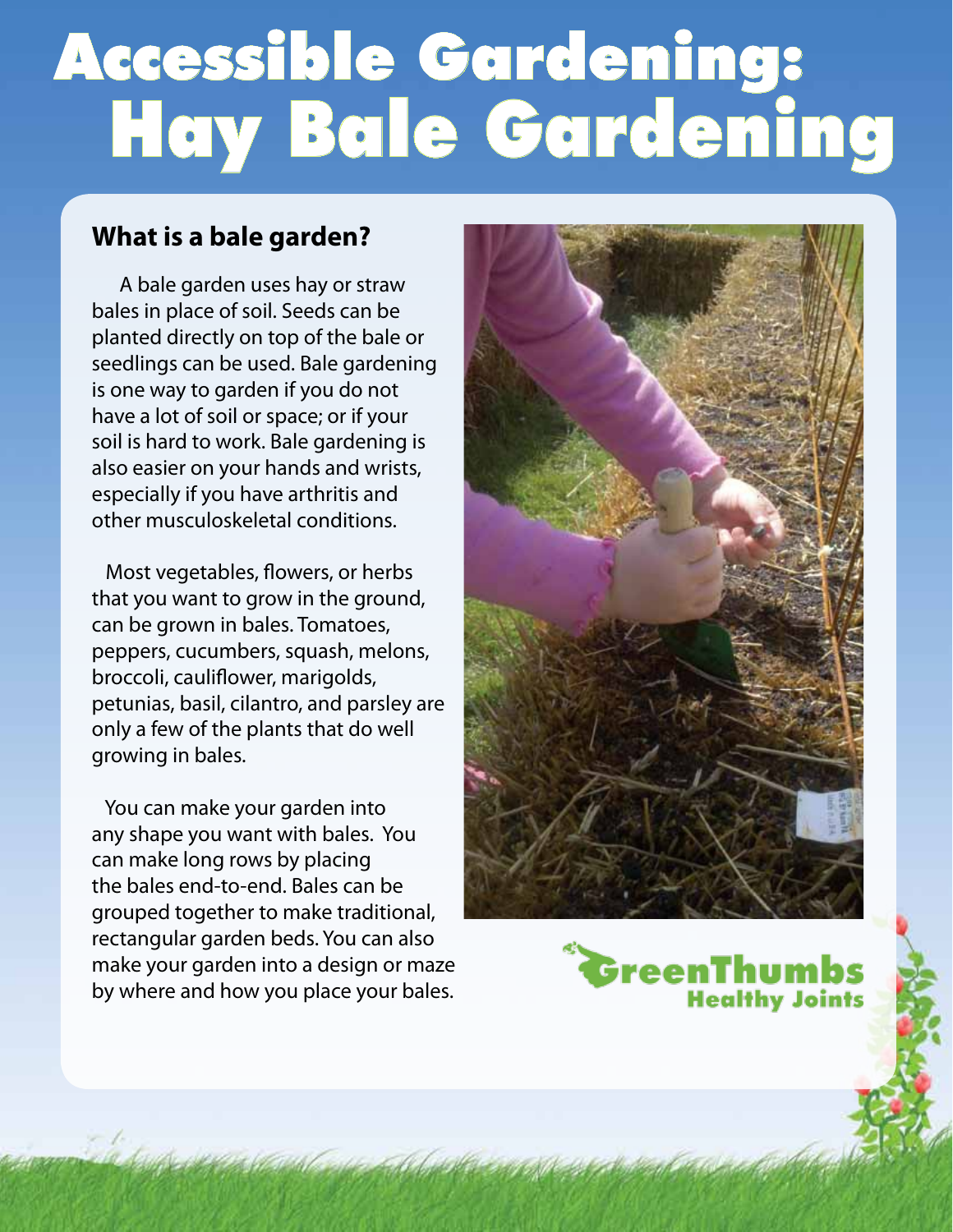### **General Method**

 Hay or straw bales need to be prepared for planting. Although bales can be used in place of soil, they do not have all the nutrients found in soil that plants need to grow. It will take about ten days to prepare your bales. There are a lot of different ways to prepare bales for planting. The steps below are a general guide.

- 1. Water and keep the bales wet for the entire ten days.
- 2. On the fourth day, pour five ounces (ten tablespoons) of ammonium nitrate fertilizer onto the bales. This fertilizer is often used by farmers and gardeners. Miracle Gro, Flurin, and Hibiscus are all brands that have ammonium nitrate in them.
- 3. On the seventh day, pour two and one half ounces (or five tablespoons) of ammonium nitrate fertilizer on the bales.
- 4. On the tenth day, pour 12 ounces (1 cup) of fertilizer with an N-P-K ratio of 13-13-13 on the bales and water. N-P-K stands for nitrogen, phosphorous, and potassium. These are nutrients that your plants need to grow. The numbers stand for how much of these nutrients is in the fertilizer by weight. You can find this information on the fertilizer's label.



Some fertilizers that have this ratio are Spectrum, Jobe, Once-A-Year Plant Fertilizer, and Greenleaf.

- 5. If you want to grow your garden from seed, put three inches of potting soil or top soil on top of the bales. Plant your seeds in the soil.
- 6. If you are using seedlings to start your garden, you do not need to put potting soil on top of the bale. Plant seedlings by driving a trowel into the bale. Lever the trowel to force the bale slightly apart. Plant the seedling in the space you made between the flakes (sections that make up a bale). Let the bale spring back together again.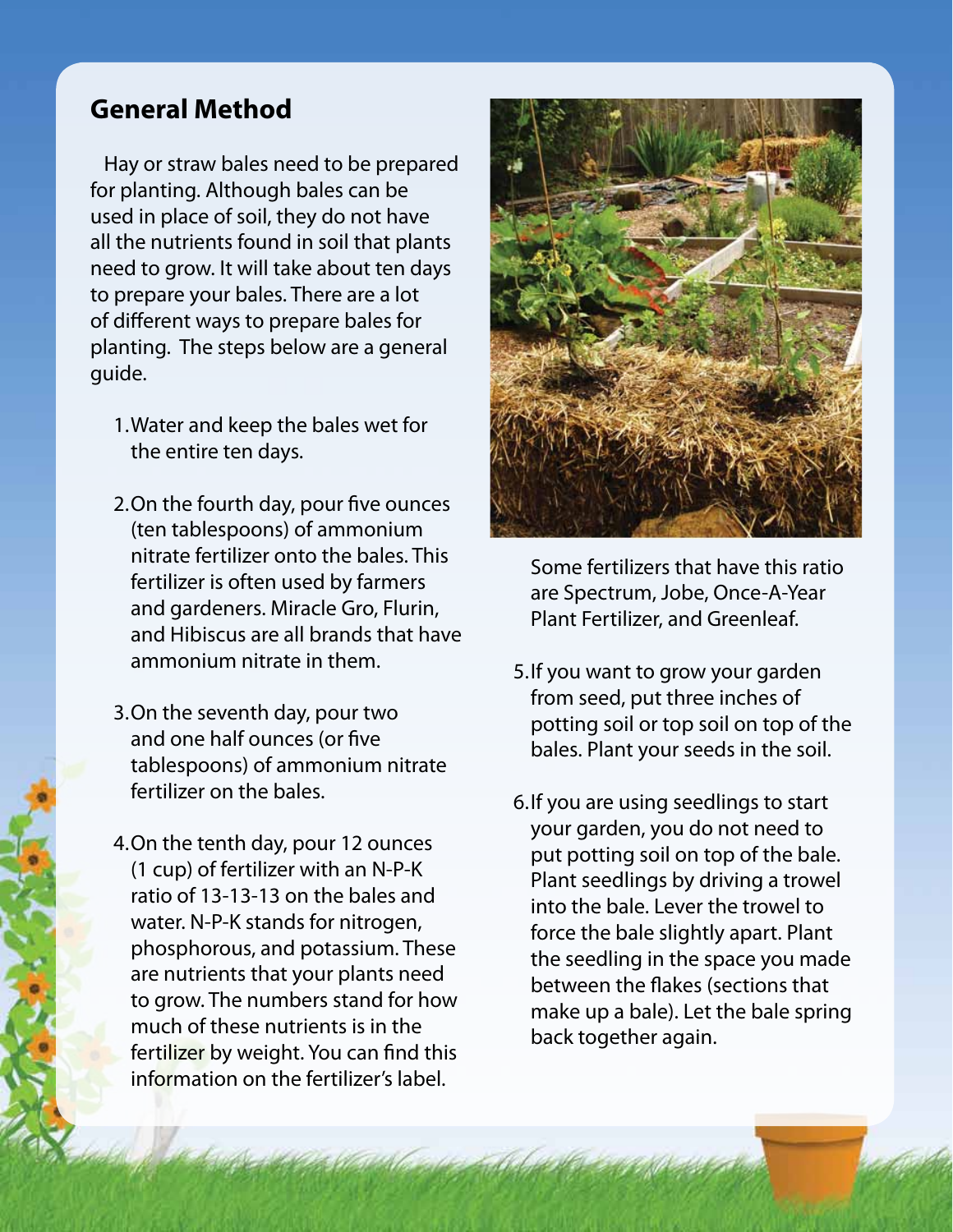## **Tips and Tricks**

- Bales that do best as garden beds are tightly bound with synthetic twine. Bales that are bound tightly with synthetic twine are less likely to fall apart through the growing season. Bales that are loosely bound may fall apart faster.
- Bales may need to be watered up to two times a day, every day. You cannot over water the bales. They will dry out quickly because bales do not store water or 'hold on to it' like soil does.
- Both hay and straw bales have seeds in them. Grass may sprout if you use hay bales. Grain plants may sprout if you use straw. Sprouts can either be pulled out or trimmed.
- The same spacing you use to grow plants in the ground is the same spacing plants need to grow in bales. In general, one bale can handle about three broccoli plants, three cauliflower plants, two pumpkin hills, or two tomato plants.
- If you grow taller vegetables and flowers, like corn and sunflowers, then they may fall over. Bales will not give tall plants the support they need to stay upright. If you want to plant taller vegetables and flowers, think about using a strong and tall staking system. Even tomato plants will need to be staked in a more sturdy way than you would normally need to do in traditional gardening.